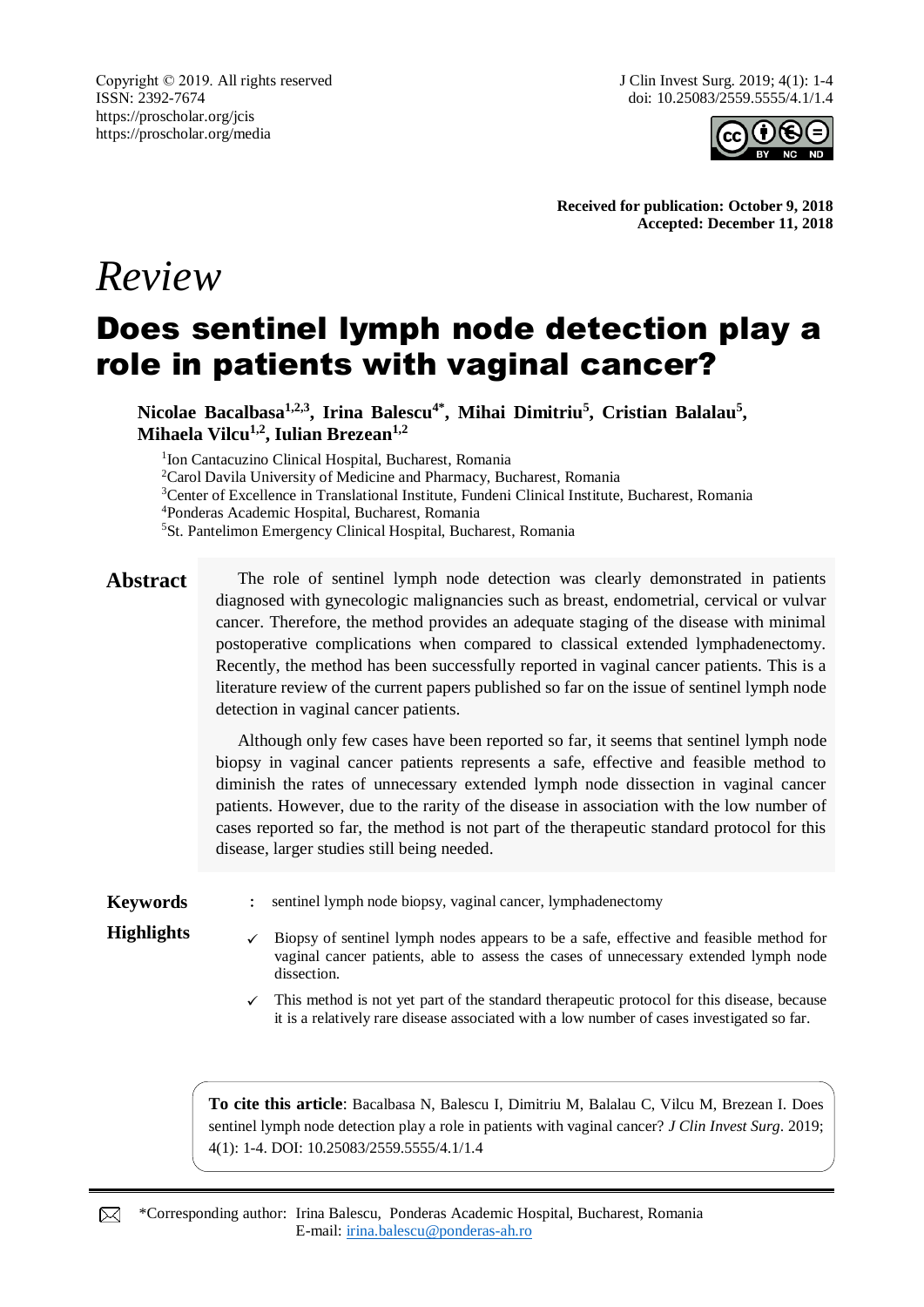#### **Introduction**

Vaginal cancer represents the rarest gynecologic malignancy, with an estimated incidence lower than 0.5 cases/ 100,000 women/ year (1). Most often, these tumors prove to be squamous cell carcinomata, while a small proportion is represented by melanomata and clear cell carcinomata (2).

Very often, the first intention therapy in patients diagnosed with vaginal cancer is radiotherapy, since this approach provides a good control of the disease. In certain cases, such as patients who develop local recurrences or local complications during radiotherapy as well as in cases diagnosed with clear cell carcinomata or melanomata, surgery might represent the treatment of choice (2).

Due to the fact that cases presenting upper vaginal lesions might induce the development of pelvic lymph node metastases, while lower lesions are associated with inguinal lymph node metastases, the exact topography of the lesion is mandatory in order to orientate the irradiation field. Moreover, in cases in which surgery is the therapy of choice, performing an extended lymph node dissection at this level is associated with an increased risk of postoperative complications such as lymphoceles, lymphedema, infections or wound healing deficiencies (2).

#### **Discussions**

#### *Sentinel lymph node detection in gynecologic malignancies*

So far, performing a sentinel lymph node biopsy has become part of the standard of care in patients diagnosed with breast, cervical, endometrial and even vulvar cancer, especially when the lesion is diagnosed at an early stage. Performing sentinel lymph node biopsy provides a more efficient staging of the disease, a more adequate tailoring of the postoperative therapeutic protocol and a diminishing of the postoperative complications, such as lymphedema, lymphoceles, an inadequate wound healing or local infections (3, 4).

#### *The role of sentinel lymph node detection in vaginal cancer*

Due to the fact that the vagina presents similar drainage routes as the cervical and vulvar regions respectively, the method of sentinel lymph node detection was extrapolated from cervical and vulvar cancer patients. Therefore, patients diagnosed with upper half vaginal cancer are expected to metastasize especially at the level of the pelvic lymph nodes (similarly to cervical cancer patients), while cases diagnosed with lower vaginal cancer are expected to metastasize especially at the level of the inguinal lymph cases diagnosed with upper vaginal lesions traditionally, an extended pelvic lymph node dissection has been proposed, leading to the same complications as those reported in cervical cancer patients, while cases diagnosed with lower vaginal tumors are usually submitted to inguinal lymph node dissection (similarly to patients diagnosed with vulvar neoplastic disease). However, the first studies which focused on the

possible role of sentinel lymph node biopsy in vaginal cancer patients were conducted on patients diagnosed with vaginal melanoma (5-7). This aspect is obviously related to the fact that the experience in terms of sentinel lymph node biopsy in malignant melanoma is one of the largest and easily extrapolated to different locations of this malignancy, including the vaginal one.

nodes (similarly to vulvar cancer patients). Therefore, in

The sentinel lymph node biopsy detection in vaginal cancer has been initially performed after the injection of radioactive markers such as Technetium -99-m – nanocolloid (8). One of the first studies which demonstrated the efficacy of sentinel lymph node detection in vaginal cancer patients was conducted by Van Dam and co. and included three patients with newly diagnosed and recurrent lesions. In all cases, the radiocolloid injection was given preoperatively in four points in the peritumoral area. In the first case, the sentinel nodes were discovered in the groin and obturator regions and turned negative. In the second case, the sentinel node was found at the level of the junction of the iliac vessels and turned positive, therefore the patient was submitted to adjuvant chemoirradiation, while in the third case the sentinel lymph node was found at the level of the right obturator fossa and turned negative. Interestingly, the third patient included in this study had been initially submitted to radiochemotherapy for stage III vaginal cancer, but recurred six months after ending the oncologic treatment, so she was submitted to surgery and sentinel lymph node biopsy with curative intent. Once the negativity of the sentinel nodes was proven, the patient was submitted to a posterior exenteration with curative intent. In all cases, the sentinel lymph node was detected laparoscopically, thus minimizing the postoperative complication rates (8).

The largest experience regarding sentinel lymph node detection by using a radiocolloid injection comes from the M.D. Anderson Cancer Center, Houston, Texas, the United States of America (2). The study was conducted on 14 patients diagnosed with vaginal cancer. In 11 of the 14 cases, the sentinel lymph node was successfully identified. Among the 14 cases, the authors reported seven patients who had been previously submitted to prior hysterectomy,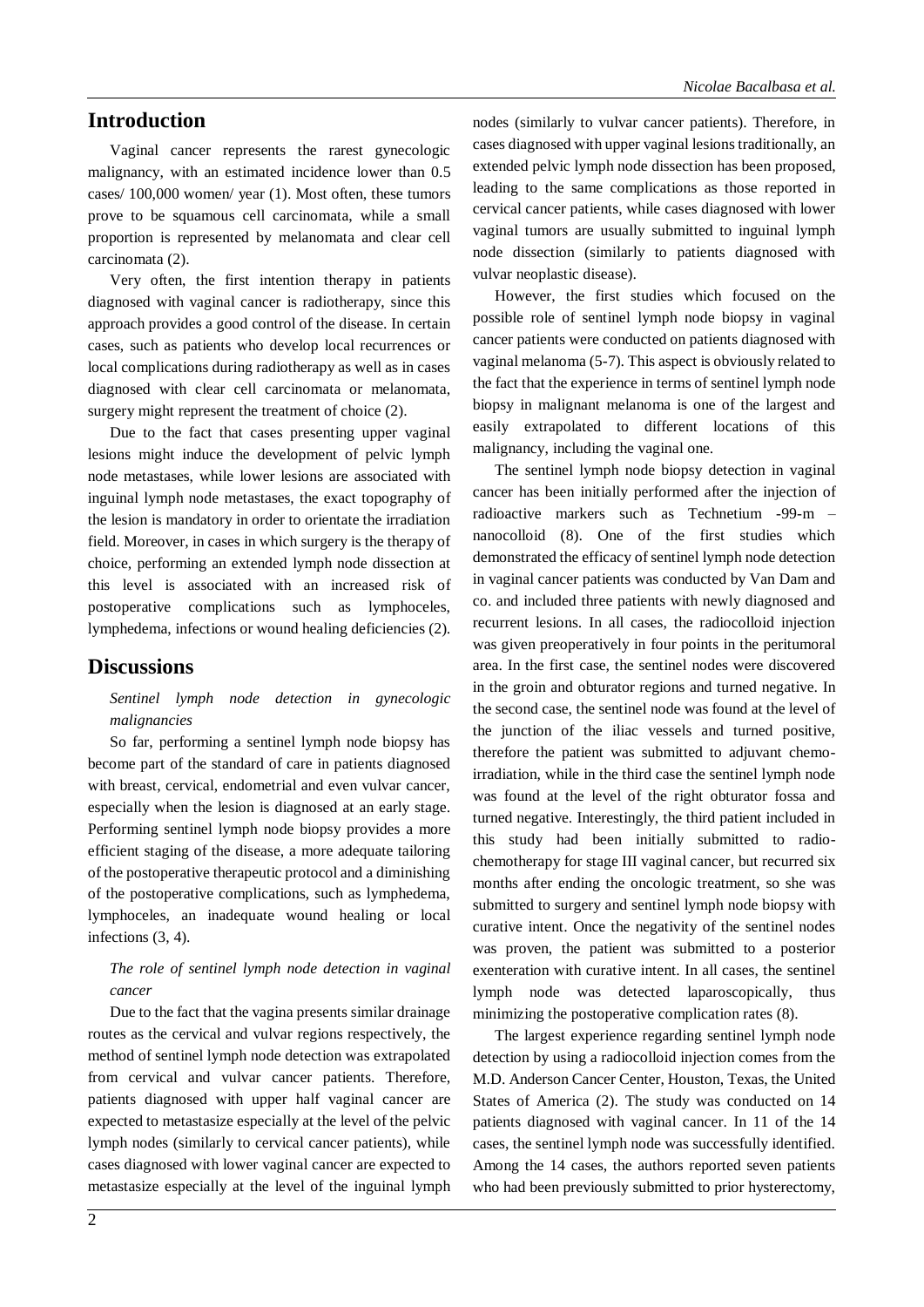while two other cases had been previously submitted to a local resection of the tumor. The median number of identified lymph nodes was two, while in six cases bilateral sentinel lymph nodes were revealed. Interestingly, in three of the six cases with bilateral sentinel lymph nodes, the initial lesion was situated at the midline level. Another interesting point of the study was the one related to cases prior to neoadjuvant radiation therapy. Therefore, it seems that in all these cases, the lymphatic mapping as well as the lymphoscintigraphy was influenced by the distortion of the lymphatic vessels during radiotherapy (2).

One of the largest studies which tested the feasibility of sentinel lymph node biopsy in vaginal cancer patients by using a dual method of detection was conducted by Hertel and co. and published in 2013 (9). The study included seven patients submitted to vaginal cancer surgery, in all cases Technetium nanocolloid and patent blue being injected in the peritumoral area. According to the authors, the detection rate was 100%, the median number of detected lymph nodes being 2.6 by using the radiocolloid injection and 4.3 by using the blue dye injection. From the seven cases introduced in the current study, the pelvic location of the sentinel nodes was encountered in six cases, all of them presenting upper or middle third vaginal lesions, while among cases presenting middle and lower third lesions the inguinal location of the sentinel nodes was encountered in four cases. Moreover, all cases presenting nodal metastases reported at least one positive sentinel lymph node, no false negative results being reported. These data enabled the authors to consider that the method is safe in order to identify which cases diagnosed with vaginal cancer should be routinely submitted to an extended lymph node dissection (9).

Recently, a new method with promising results, based on the indocyanine green injection, has been proposed. The principle of the method is based on the characteristic of this fluorescent dye to be excited in the near infrared field at a wavelength of 807 nanometers and to emit a light signal of 822 nanometers later on (1).

The utility of indocyanine green in sentinel lymph node detection in a patient with vaginal cancer was reported for the first time by the scientists from Hannover in 2017 (1). The patient, a 58-year-old woman diagnosed with lower vaginal cancer measuring 2 cm, was injected with both Technetium radiocolloid and indocyanine green. After injecting the radioactive tracer in four points in the close proximity of the tumor, the patient was submitted to a photon emission computed tomography which revealed the presence of two inguinal foci of capture, a left and a right one. Later on, indocyanine green was injected in the same

points as the radiocolloid and surgery was performed 30 minutes after the dye injection. After performing a complete tumoral resection, the sentinel lymph nodes were successfully identified by using the dual method in the right groin, the nodes presenting radioactive signal, being also positive for indocyanine green staining, while at the level of the left groin there were two nodes positive for both Technetium and indocyanine green, and one node presenting only indocyanine green capture. The final histopathological studies revealed the presence of four sentinel nodes identified by technetium and six sentinel nodes identified after the indocyanine green injection, all of them being free of disease (1). The fact that the authors discovered the presence of a sentinel node positive only for indocyanine green at the level of the left groin is explained by the fact that the lymph node detection was initially performed on the right side and later on the left side, a longer time before the detection in the left side, leading to the dissemination of the green color in the non-sentinel lymph nodes.

Another similar report came from Seoul, Korea and was published in the same year. This time the patient, a 40-yearold female diagnosed with squamous cell vaginal cancer on the posterior vaginal fornix was submitted to indocyanine green injection at 3 o'clock and 9 o'clock positions of the lesion followed by radical laparoscopic hysterectomy and vaginectomy. This time, the authors reported the presence of sentinel lymph nodes bilaterally at the level of the obturator fossa. The histopathological studies demonstrated the presence of a malignant lesion with a maximal depth of 1 mm and with no lymph node metastases (10).

#### **Conclusions**

Although only few cases have been reported so far, it seems that sentinel lymph node biopsy in vaginal cancer patients represents a safe, effective and feasible method to diminish the rates of unnecessary extended lymph node dissection in vaginal cancer patients. However, due to the rarity of the disease in association with the low number of cases reported so far, the method is not part of the therapeutic standard protocol for this disease, larger studies still being needed.

#### **Acknowledgements**

This work was supported by the project entitled "Multidisciplinary Consortium for Supporting the Research Skills in Diagnosing, Treating and Identifying Predictive Factors of Malignant Gynecologic Disorders", project number PN-III-P1-1.2-PCCDI2017-0833.